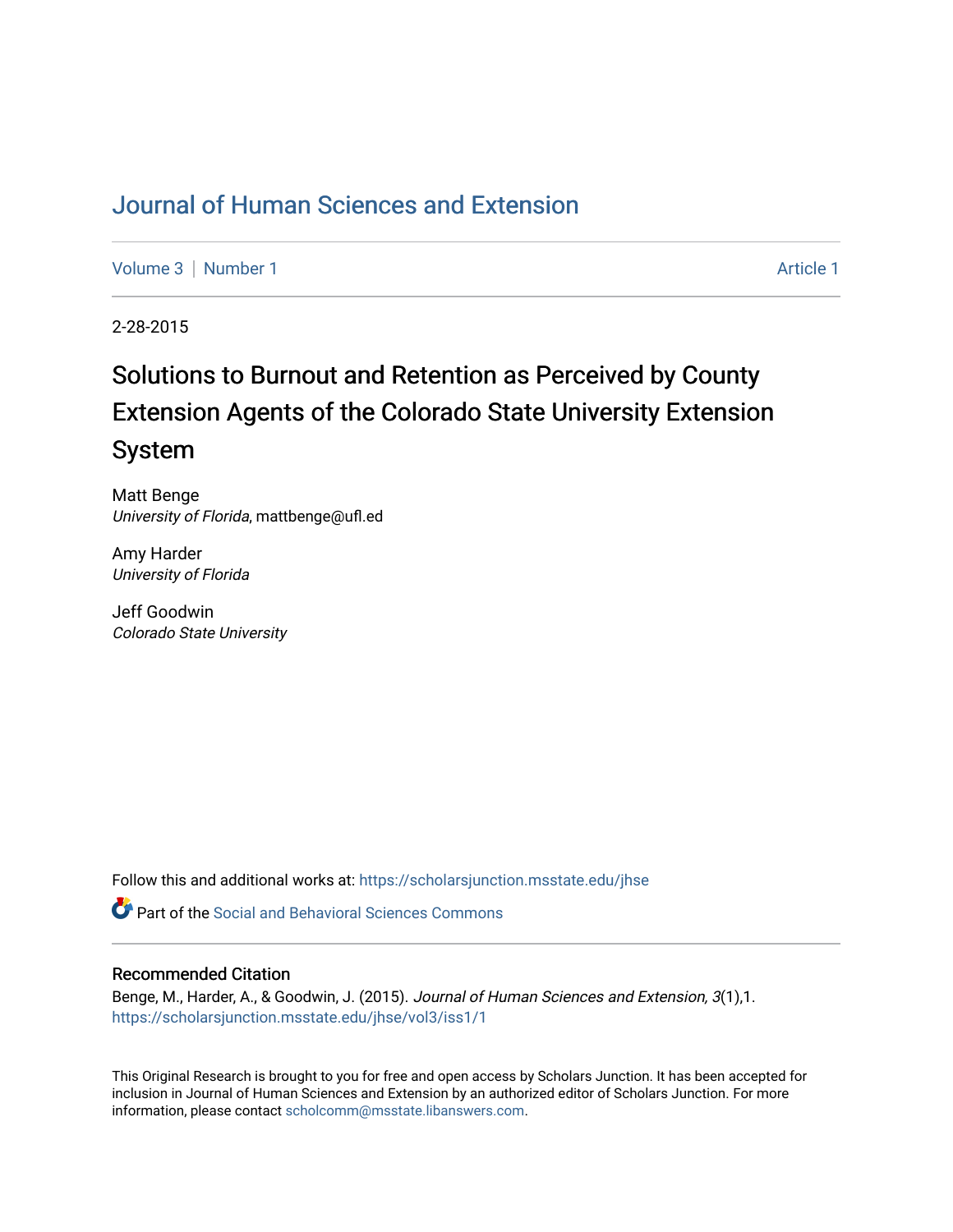## **Solutions to Burnout and Retention as Perceived by County Extension Agents of the Colorado State University Extension System**

**Matt Benge Amy Harder**  *University of Florida* 

#### **Jeff Goodwin**

*Colorado State University* 

*This study explored solutions to the issue of burnout and retention of Extension agents. Extension agents experience burnout for reasons such as long hours, stress, and organizational factors. As Extension administration addresses job satisfaction and performance of Extension employees, burnout and retention issues identified in this study can facilitate efforts to enhance the effectiveness of a statewide Extension program. Herzberg's Motivation-Hygiene Theory was the theoretical framework for this study. Researchers used the constant-comparative method of analysis to identify recurring themes from the open-ended items of an online-administered survey. Twelve primary themes emerged, including (a) compensation, (b) hiring practices, (c) promotion and advancement within Extension, (d) organizational support regarding agent development, (e) organizational support regarding administration, (f) organizational support regarding colleagues, (g) reporting, (h) recognition, (i) resources, (j) personnel and staffing, (k) evaluation of administration and specialists, and (l) workload. Results suggest that Extension administration should focus on the maintenance factors of compensation, workload, and internal promotion and advancement, as well as motivating factors, to improve retention of Extension agents.* 

*Keywords:* Extension, burnout, retention, solutions

#### **Introduction**

The Cooperative Extension Service (CES) is an agency for change and problem solving. Extension brings the rewards of higher education and turns them into educational programs for anyone wishing to participate. The educational programs of Extension are research-based and teach people to identify problems, analyze information, decide among alternative courses of action for dealing with those problems, and locate the resources to accomplish the preferred course of action (Rasmussen, 1989; Seevers & Graham, 2012).

Direct correspondence to Matt Benge at mattbenge@ufl.edu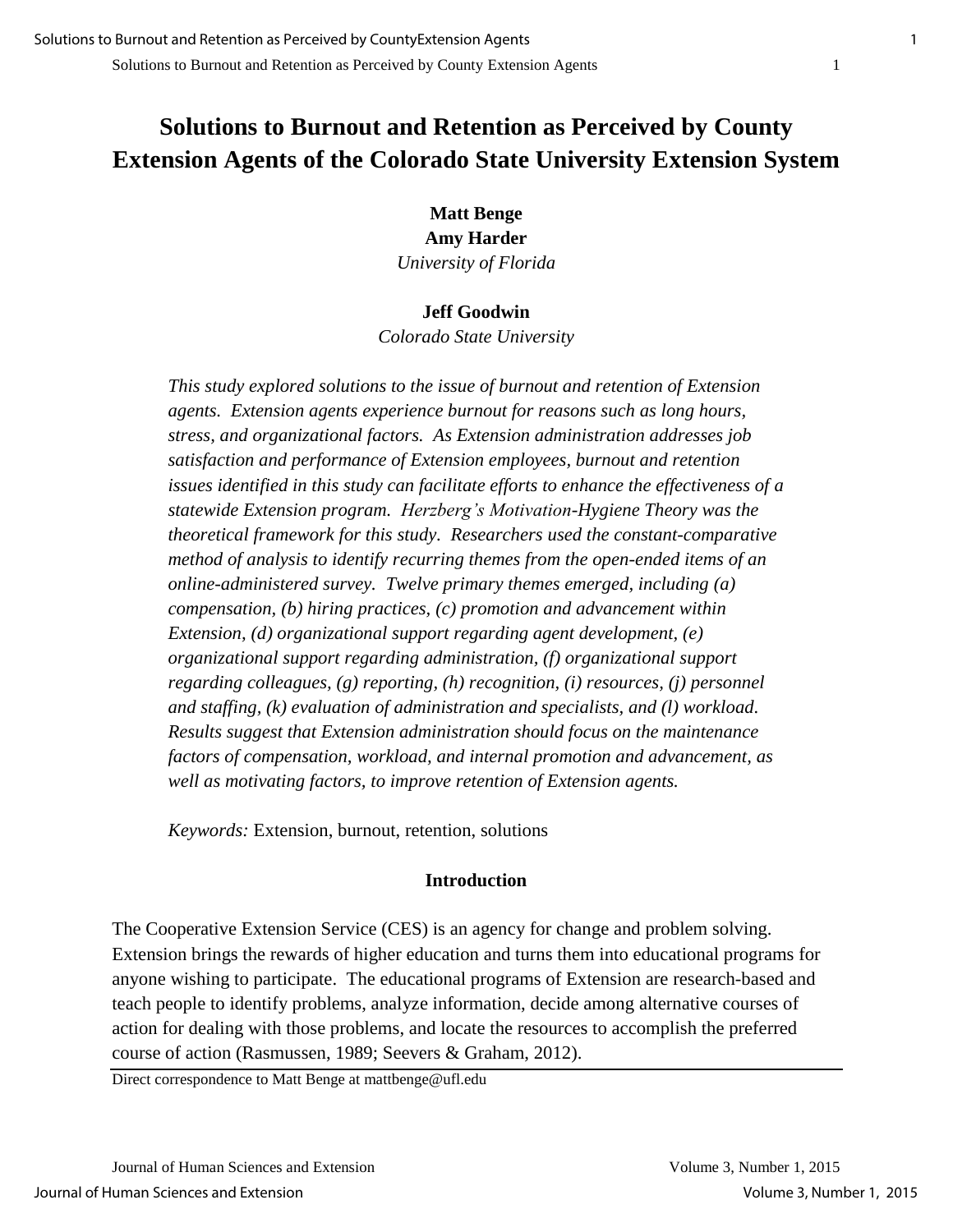Solutions to Burnout and Retention as Perceived by County Extension Agents 2

Although Extension agents provide invaluable knowledge and skills to clientele, they face numerous challenges, such as stress, burnout, long hours, and turnover (Ensle, 2005). Cooperative Extension must strive to reduce these challenges and retain agents. High-quality agents are leaving the Extension system due to organizational factors, such as a lack of professional development opportunities and adequate training (Kutilek, Gunderson, & Conklin, 2002b).

Organizational efforts need to be directed at understanding the recruitment and retention of Extension agents. Chandler (2005) estimated replacing Extension agents could cost Extension from \$7,185 to \$30,000 per agent. The cost of turnover can be extremely high, and the highest turnover rates within an organization are found among the newly hired employees (Kammeyer-Mueller & Wanberg, 2003).

According to Arnold (2007), "the ability to retain long-term, high-quality professionals is a direct reflection of a successful organization and must be a priority for Extension to remain a viable educational outreach system" (p. 18). Few studies have investigated potential solutions to Extension agent burnout and retention as perceived by the Extension agents themselves. Retaining new professionals is a key research question of the National Research Agenda of the American Association of Agricultural Scientists (Doerfert, 2011). This research was conducted to address that critical gap in what is understood about retention in Extension.

## **Literature Review**

Burnout and agent turnover remain causes of concern among Extension administration and researchers (Bradley, Driscoll, & Bardon, 2012). Ensle (2005) described burnout as "the result of overwork, not dislike of the work itself" (para. 2). Factors leading to increased burnout and turnover in Cooperative Extension were identified as low salaries, downsizing, and increased workload (Extension Committee on Organization and Policy's Leadership Advisory Council, 2005). Other burnout factors include lack of time with friends and families, unrealistic due dates and expectations, little or too much supervision, roadblocks, and lack of resources and staffing (Bradley et al., 2012; Ensle, 2005; Peters, Zvonkovic, & Bowman, 2008).

Staff turnover and burnout also raise many issues for the Extension organization. Friedman, Galinsky, and Plowden (1992) estimated an organization can spend as much as 150% of an exiting employee's salary to refill the same position. In addition to this financial burden, "turnover of local Extension educators often leads to a loss of accumulated knowledge and experience, loss of valuable relationships in the community, temporary voids in programming and volunteer participation, and additional strain on the remaining staff" (Bradley et al., 2012, Introduction, para. 1).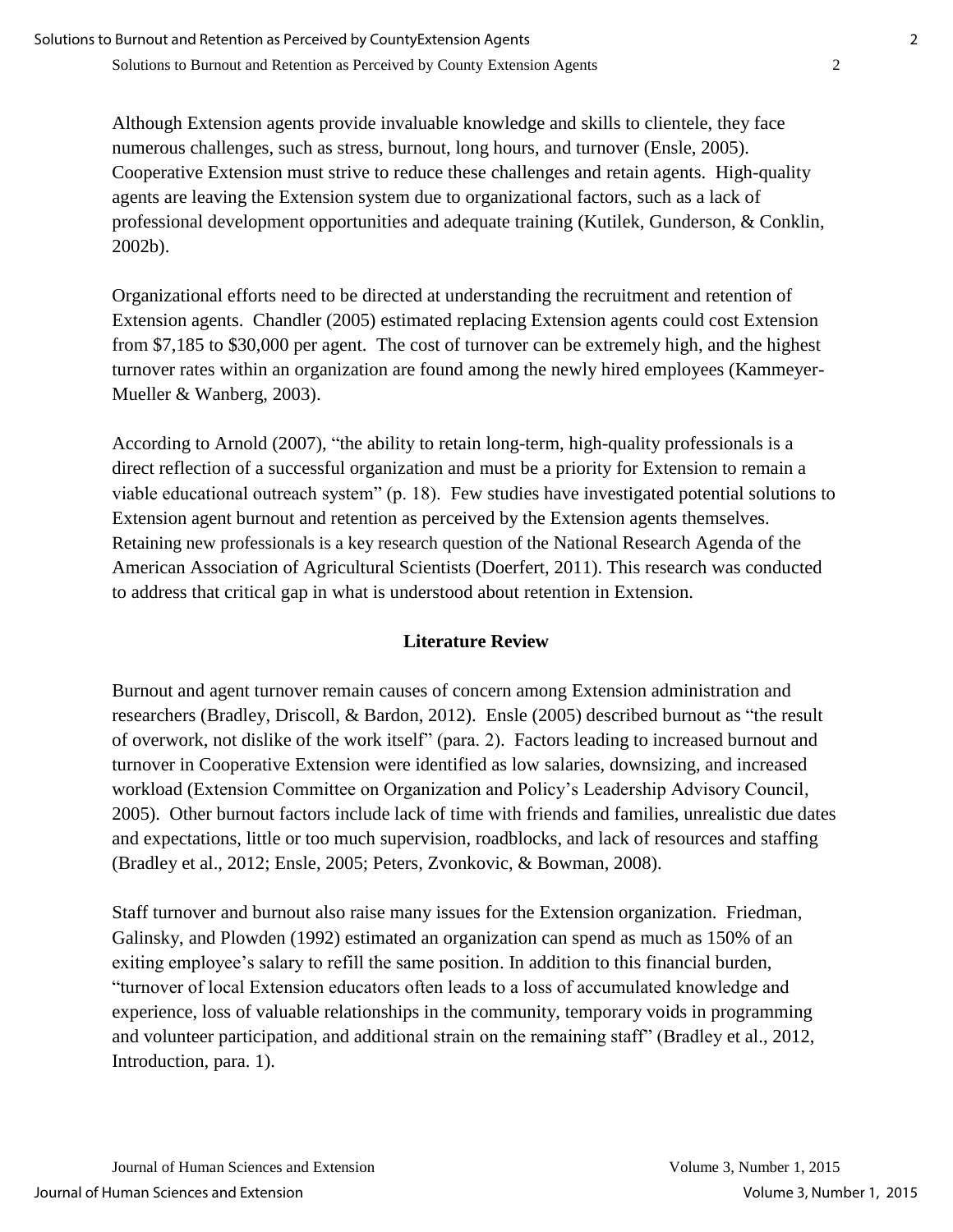Kutilek (2000) conducted exit interviews of employees of The Ohio State University Extension. Interviews and questionnaires were used to gather data covering five different categories: (a) positive aspects of Ohio State University Extension, (b) supervision and support, (c) working conditions, (d) benefits and salary, and (e) career development. Participants reported that job stress, low pay, and concern about lack of supervisory support were reasons for leaving the organization (Kutilek, 2000).

In a follow-up study, Kutilek, Conklin, and Gunderson (2002a) surveyed The Ohio State University Extension agents regarding work/life issues. Some of these issues were workload, control and balance, family needs, work spillover at home, inadequate training, and poor supervision. Participants also reported solutions for these work/life issues: flexible working arrangements, reduction of workload, and administrative support. Similarly, Riggs and Beus (1993) found Extension agents reported the following factors of job satisfaction and coping strategies: (a) salary with fringe benefits, (b) authority to run Extension programs to meet clientele needs, (c) liked by supervisors, (d) opportunity for growth, (e) Extension as an organization, and (f) helpful colleagues.

Young, Stone, Aliaga, and Shuck (2013) examined job embeddedness theory, which explains why employees stay with an organization. Extension agents from two states were surveyed on whether specific job embeddedness factors could predict their intent to stay with an organization. Sacrifice organization, which is the perceived cost of material or psychological benefits forfeited by leaving one's job, had the highest predictive ability. Young et al. (2013) explained Extension administrators should focus on successful hiring and emphasize the following regarding potential employees: (a) health benefits, (b) professional development, (c) respect that Extension agents receive, and (d) prospects for continuing employment.

Arnold (2008) explored the motivational factors of Extension agents to remain in a career within the Extension organization. In-depth interviews were conducted with eight Florida Extension agents at different career stages. Arnold (2008) reported seven categories identified by agents regarding their motivation to remain in the Extension organization: (a) internal satisfaction, (b) community leadership, (c) career benefits, (d) external motivators, (e) change agents, (f) network of support, and (g) Extension work environment.

Strong and Harder (2009) investigated the determining factors of why Extension agents leave the Extension organization by reviewing literature related to Extension agent turnover, identifying motivator and maintenance factors affecting job satisfaction. Strong and Harder (2009) reported agents left the Extension organization due to a lack of job satisfaction and job dissatisfaction. Extension agents were dissatisfied with salary and work/life balance. Former agents cited low salaries, downsizing, and increased workload as factors leading to agent turnover. Factors that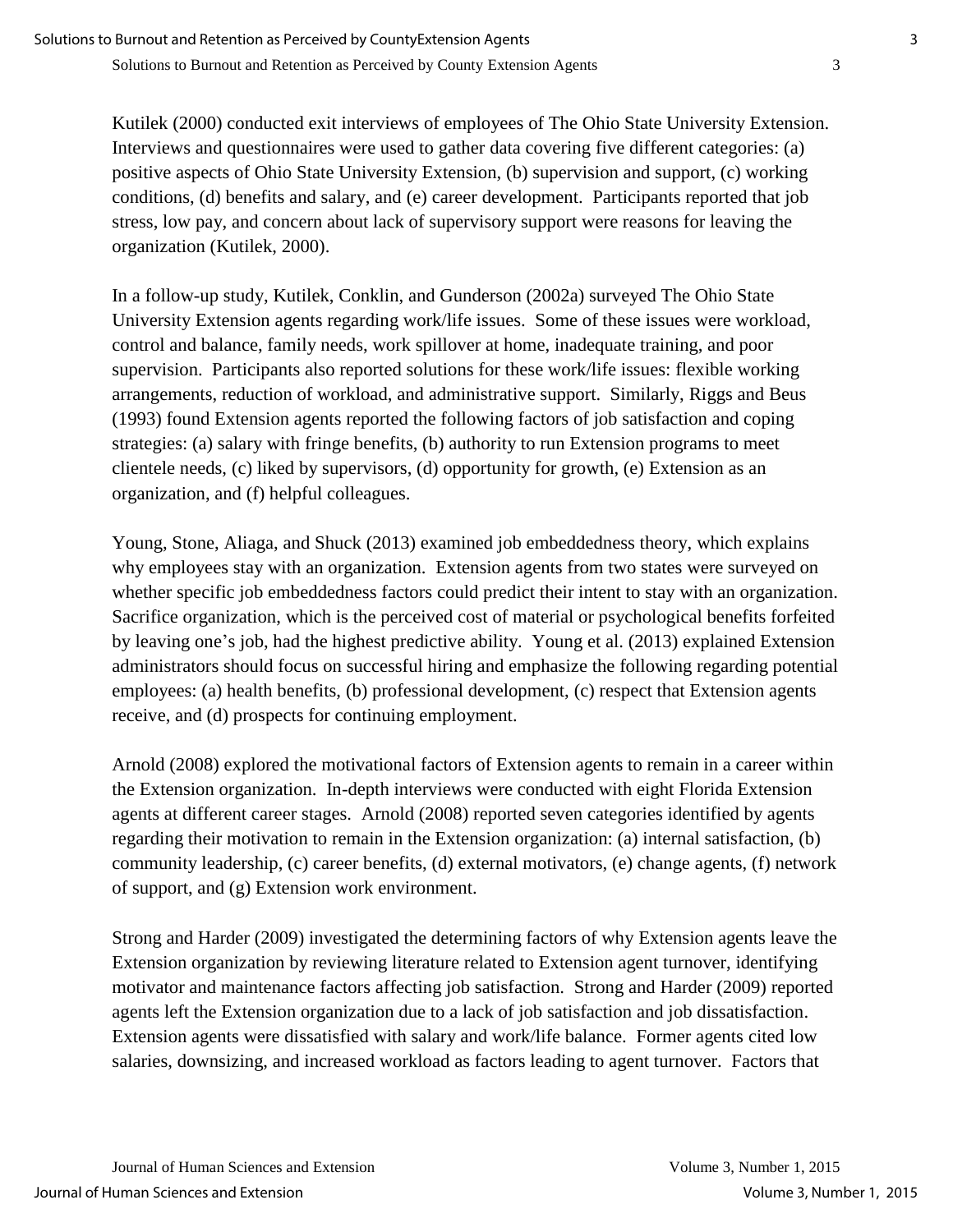Solutions to Burnout and Retention as Perceived by County Extension Agents 4

motivated agents to stay employed within Extension were a rewards system, job satisfaction, and mentoring (Strong & Harder, 2009).

Significant attention has been and continues to be placed on Extension agent burnout and retention. The cost to replace an Extension agent can be high and is a financial burden to the Extension organization. Job satisfaction and dissatisfaction factors directly impact an employee's work motivation and intent to remain employed in Cooperative Extension. These factors include (a) internal satisfaction, (b) salary and benefits, (c) support network, (d) work environment, (e) professional development, and (f) supervision.

## **Theoretical Framework**

The Motivation-Hygiene Theory explains the motivating factors of an employee's level of satisfaction and dissatisfaction with his or her job (Herzberg, 1968). Job satisfaction and dissatisfaction function separately, and motivating factors influence employees more than maintenance factors (Herzberg, Mausner, & Synderman, 1959). Motivation factors, which affect Job satisfaction, are characterized by achievement, receiving recognition, nature of the work, responsibility, advancement, awards, and individual development (Hackman & Oldham, 1976; Herzberg, 1968). When these basic needs of personal growth are met, the employee will experience positive feelings and improved work performance.

Job dissatisfaction results from different factors affecting the context of the work place. Maintenance factors, which affect job dissatisfaction, are characterized by the employee's position, company's policies and administrative practices, physical working conditions, employment, income, and benefits (Hackman & Oldham, 1976; Herzberg 1968). According to Herzberg (1968), an organization must focus attention on its employees' maintenance factors in order to decrease turnover. Employees will leave the organization if maintenance factors such as salary are not satisfied. Strong and Harder (2009) stated, "Satisfying employee maintenance factors will enable them to develop motivation via their position" (Introduction/Theoretical Framework, para. 4).

## **Purpose and Objective**

The purpose of the study was to explore possible solutions to Extension agent burnout and retention as perceived by Extension agents. The objective of the study was to identify common themes of retention solutions to burnout as described by Extension agents.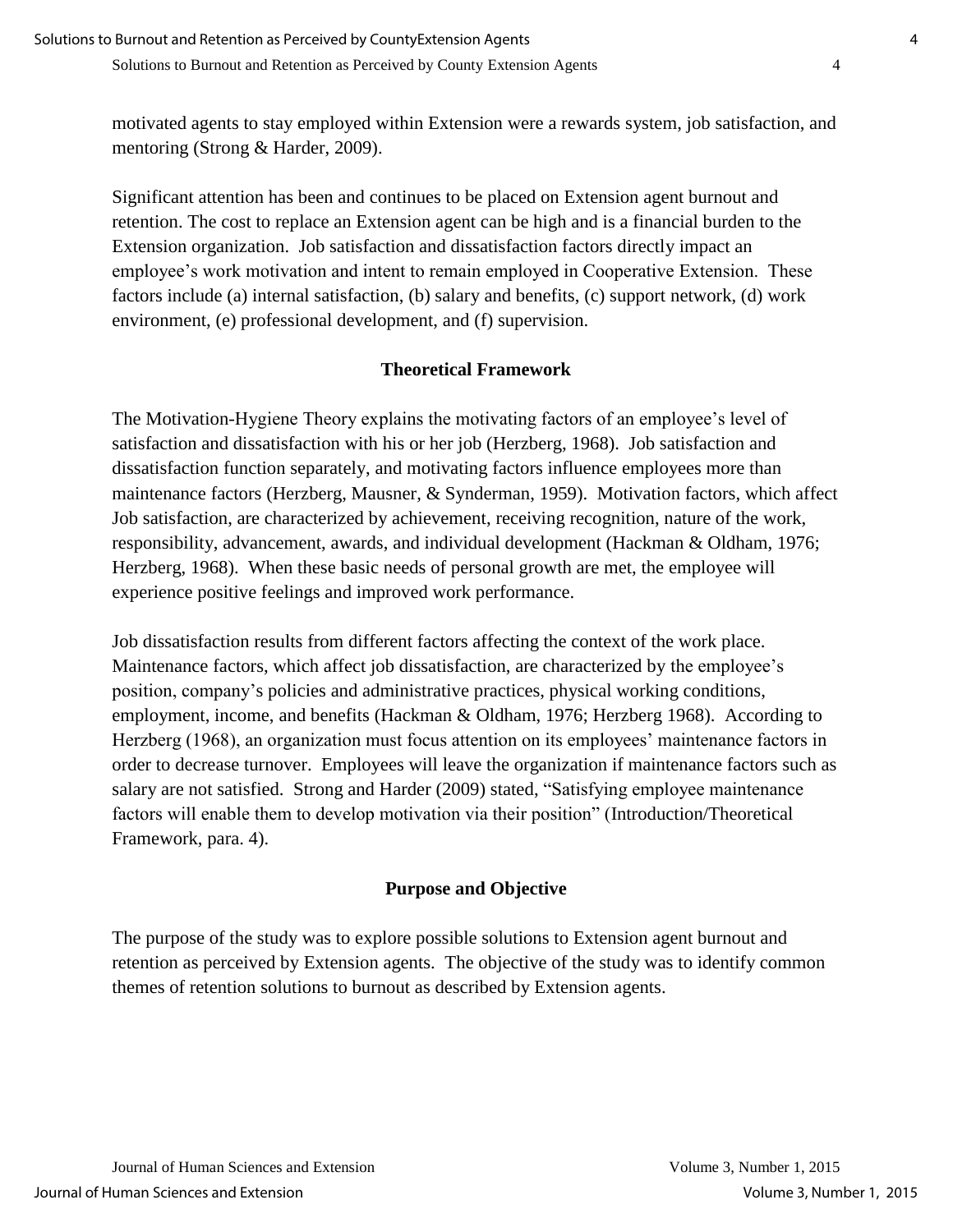#### **Methods**

The findings presented in this article are part of a larger study investigating agent retention in Colorado. In March 2013, a census was conducted of county Extension professional staff. The survey population was all county-based Extension agents, Extension associates, and county program coordinators in Colorado. The term "Extension agent" was used in this study to pertain to the entire study population. IRB approval was obtained from both universities involved in the research. At the time of the study, there were 140 potential participants.

A researcher-developed questionnaire was administered online through Qualtrics. Statements were derived from several sources, including previous related research (Benge, Harder, & Carter, 2011), a focus group of agents within Colorado, and the researchers themselves. The entire questionnaire contained 87 questions, the majority of which were summated rating scale items related to motivation and factors affecting job satisfaction. Several open-ended questions solicited more detailed input from respondents. Responses to the prompt "As you think about some of the issues that might affect agent burnout/retention, also think about solutions to these issues. Please offer your thoughts about possible solutions to address retention issues" formed the basis of the study data reported here.

Dillman, Smyth, and Christian's (2009) Tailored Design Method was followed to collect data. Potential participants  $(N = 140)$  were contacted using the e-mail feature within Qualtrics. All email addresses were valid. There were 115 questionnaires submitted, for a final response rate of 82.14%. The data being considered in this paper are qualitative in nature, and therefore, ability to generalize is not a pressing concern. However, it is worth noting that there is generally believed to be minimal threat of nonresponse bias when response rates exceed 80% (Moore & Tarnai, 2002).

Respondents for the survey reported having an appointment in the following program areas: 4-H  $(n = 97)$ , agriculture  $(n = 37)$ , family and consumer science  $(n = 27)$ , horticulture  $(n = 27)$ , natural resources ( $n = 30$ ), administration ( $n = 26$ ), and other ( $n = 16$ ). Professionals in Colorado often have split appointments between program areas, with 4-H being a program area commonly included in split appointments. Thirty-one (27%) respondents were county or area directors. Ninety-nine (88%) respondents were Extension agents/associates, while 13 (12%) respondents self-identified as county 4-H coordinators/4-H program assistants. The majority  $(n = 77, 68\%)$ of respondents had children; 41 (36%) respondents reported having children who did not live with them. Most  $(n = 82, 71\%)$  respondents were married, and many  $(n = 72, 64\%)$  respondents lived in a multiple-income household. There were more female respondents ( $n = 73,66\%$ ) than male respondents ( $n = 37, 34\%$ ). Respondents tended to be older ( $M = 45.3$  years) but with few years of Extension experience. Forty-three (38%) respondents reported fewer than 5 years of experience, while only 11 (10%) respondents had over 20 years of experience. Respondents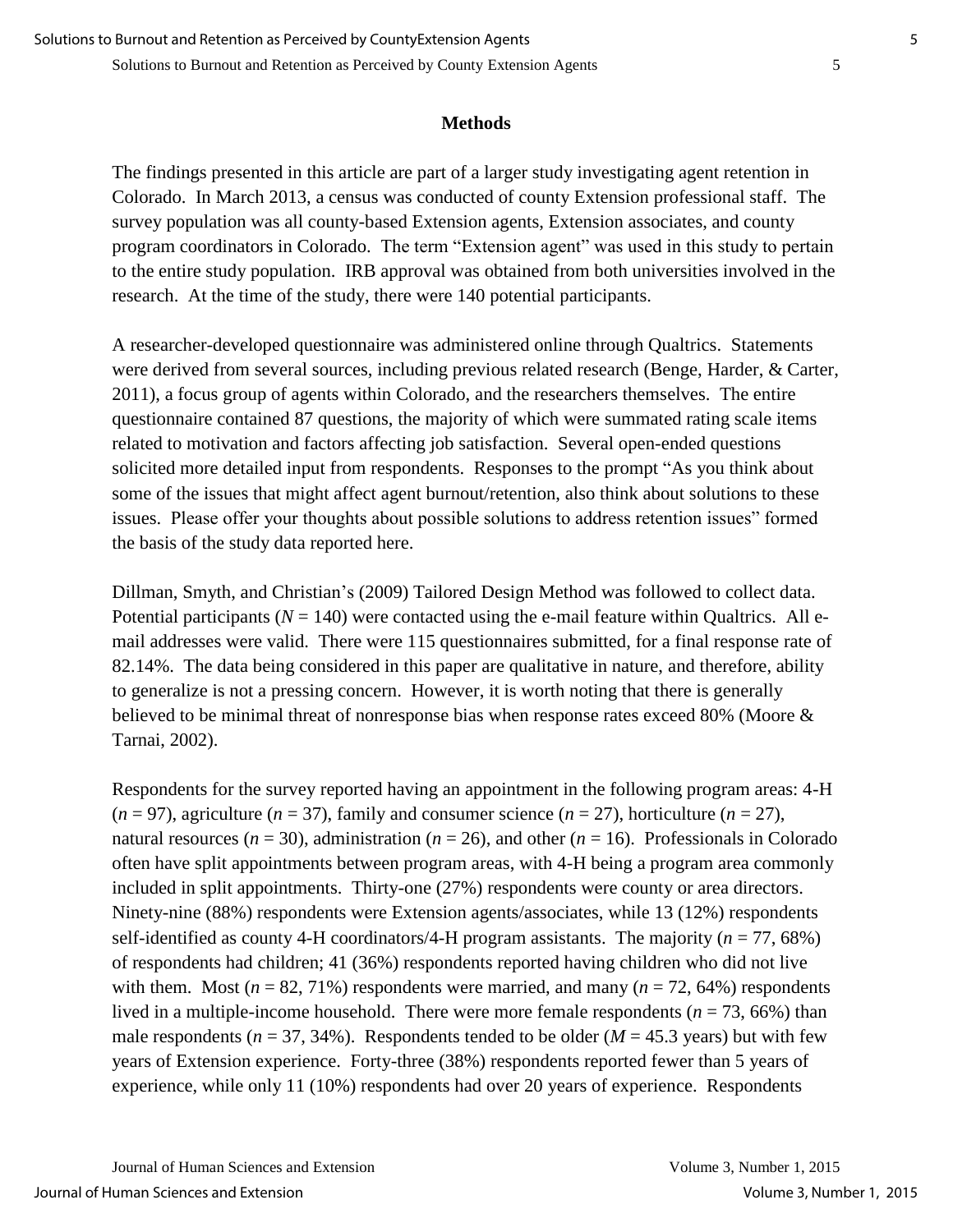tended to work in offices with approximately eight coworkers; although working in smaller offices was frequently reported, as well.

One of the three researchers conducted the initial analysis of the data using the constant comparative method (Merriam, 1998). The constant comparative method is used to reduce data into identifiable, recurring themes (Lincoln & Guba, 1985). Trustworthiness was addressed in several ways. The full team of researchers collaborated on the final interpretation of the data in a form of triangulation. The final interpretation of data was then shared with a small group of agents in Colorado for their confirmation as a member check. An audit trail was maintained throughout the data analysis, while direct quotes from respondents were used to create a thick description of the findings.

Bias from the researchers can affect the way qualitative data is analyzed and interpreted (Shenton, 2004). All of the researchers for the study reported here are Extension professionals. The first researcher is an agent in Florida. The second researcher is a state specialist at the University of Florida who has prior experience as an agent in Colorado. The third researcher is a program leader in Colorado with prior experience as a state specialist and agent in two other states. All three researchers had 4-H responsibilities at the time of the study. The researchers acknowledge a "pro-agent" bias inherent to their viewpoints. An effort to control this bias was made by conducting a peer debriefing with a university professor without an Extension background.

#### **Findings**

Twelve primary themes emerged from the open-ended answers provided by participants. Summaries of each theme are provided, and respondents were coded to ensure confidentiality. To help the reader understand the findings, an overview of the organizational context of Colorado State University Extension has been provided prior to the presentation of the themes.

In November of 2012, during the course of an annual information exchange between the Colorado Extension Director and the representatives of the Extension employee professional associations (Colorado Association of Extension 4-H Agents, Colorado Association of Agricultural Agents, Colorado Association of Family and Consumer Sciences Agents), the issue of agent burnout and retention was expressed as a major topic for Colorado Extension administration to address. Based on that input, Extension administration took the first action step to conduct a statewide survey of county Extension agents on the topic. To operationalize this effort, an agent retention committee of seven county Extension agents and one Extension administrator was established. Committee membership was representative of all Extension program areas and also provided equal representation of the three Extension regions of the state.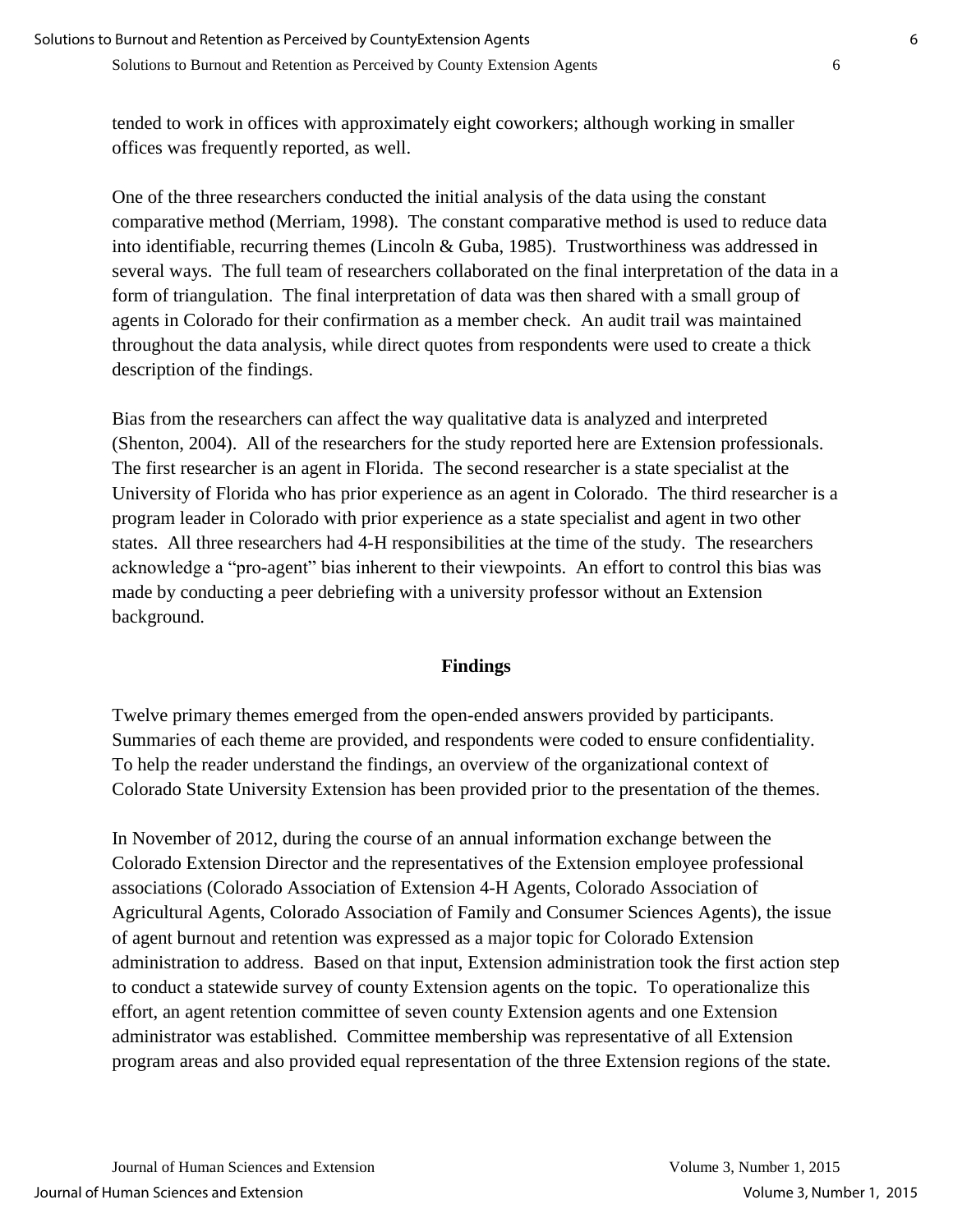#### Solutions to Burnout and Retention as Perceived by County Extension Agents 7

As appropriate, findings of the study have been shared with all Extension employees in an effort to address identified burnout and retention issues.

#### **Compensation**

Respondents (R) identified higher salaries (R13, R51, R79, R82, R99), merit raises, and bonuses (R23) as solutions to agent turnover. In addition, wage compaction (R36) and salary compression (R40, R47) were identified as causes for turnover. Respondent 102 bluntly stated, "Bottom line: pay more. Retaining young people with a master's in an organization with no pension and no social security, why would they stay in a stressful, lower-paying job?" Extending campus benefits to all Extension employees (R22, R29) and equal benefits for countyfunded positions (R27) were identified as solutions by respondents. Respondent 97 explained that small incentives, such as an iPad or a bonus, would bring up morale.

#### **Promotion and Advancement Within Extension**

Opportunities for promotion and advancement within Extension were reported as a solution to Extension agent turnover (R47). Internal promotion was embraced (R13). According to Respondent 115, "Agents should be promoted to management positions instead of being passed over for outsiders hired all the time." Advancement allows Extension professionals to grow and change (R52) and should be set in place rather than agents having to move to gain advancement (R39). Respondent 52 stated, "Give an opportunity for all employees to grow and change their positions within Extension," and Respondent 55 stated, "Figure out a path to help agents advance their careers and position."

#### **Workload**

Reducing the workload of Extension agents was identified by respondents as a key theme in the retention of Extension agents. Unrealistic and stressful workloads (R22, R87), coupled with working many nights and weekends (R24, R79), make it very difficult for Extension agents to be successful. Respondent 19 reported:

 Campus staff continually add to agent responsibilities, especially in 4-H. Things that have been added are Cowboy Ethics, truck raffle, and more state fair contests. There is pressure to do these things and still continue everything else we are expected to do.

Agents are expected to work too many hours on a regular basis without proper professional scheduling (R67). Less committee work (R87), less traveling (R46), and keeping the work level more consistent (R17) were equated with increased retention by respondents.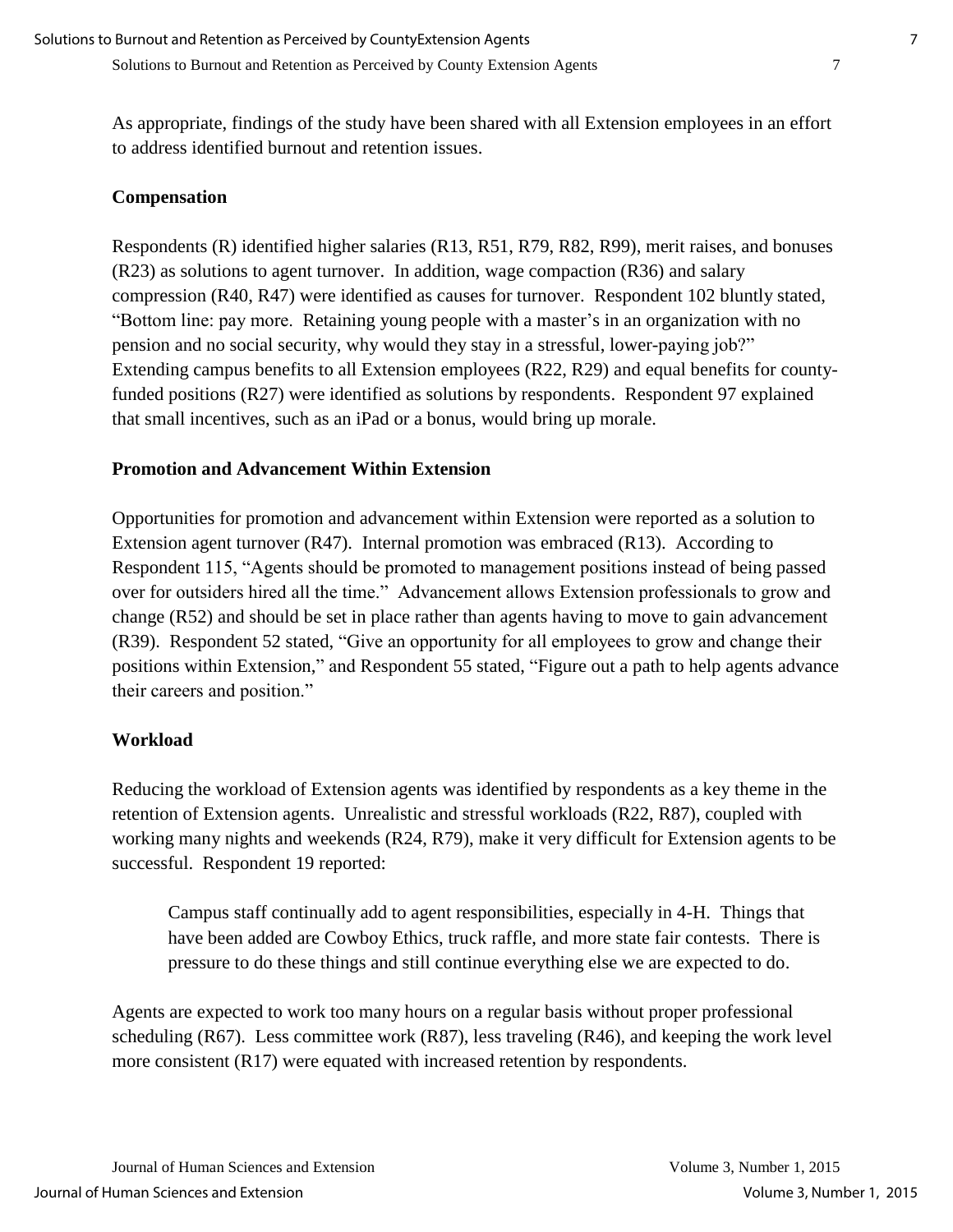#### **Reporting**

Respondents indicated reporting was a burden and a factor of Extension agent burnout. R106 stated, "the reporting system seems to be the biggest frustration for most people." The reporting system should be more user-friendly and highlight the actual work that is done (R25), and it should be easier to input data (R87). Respondent 106 recommended Extension administration "find a way to make reporting less intrusive and more accurate. If we do not feel like what we do counts, it makes us feel undervalued." Respondent 102 stated:

CPRS is a systemic source of frustration. Figure out the core info [*sic*] needed from that and ask for no more. It is a labyrinth to navigate. Make sure new staff know that it is a small part of their output and value to Colorado.

#### **Resources**

Respondents identified resources as important for curtailing Extension agent turnover. An increase in 4-H projects, curriculum, and STEM programming resources (R46) was needed at the county level. Respondent 61 stated, "Give us the specialists that we need for our subject area. Don't cut them from the budget and then expect us (county agents and volunteers) to have to cover the cost." The amount of resources Extension agents have access to was perceived to be impacting turnover. Respondent 19 provided an explanation to help resolve this issue: "We are continually being asked to do more with less. There needs to be a good look at what we do now that we will no longer do in the future."

#### **Hiring Practices**

Job qualifications were reported by respondents as an important solution regarding Extension agent turnover (R2, R8, R51, R82, R108). Respondent 2 explained:

 I think we need to be more patient in selecting county directors and work harder at hiring people who have a background in Extension into those positions. I'm not seeing many positives when we get tired of looking and hire the best of a bad pool, or think we can teach them what they need to know. It isn't working.

In addition, filling vacant positions with larger pools and qualified applicants (R53, R90), providing accurate job descriptions (R91, R109), and involving Extension staff in the search and screen committee process (R68) were suggested to improve hiring practices. Respondent 2 stated: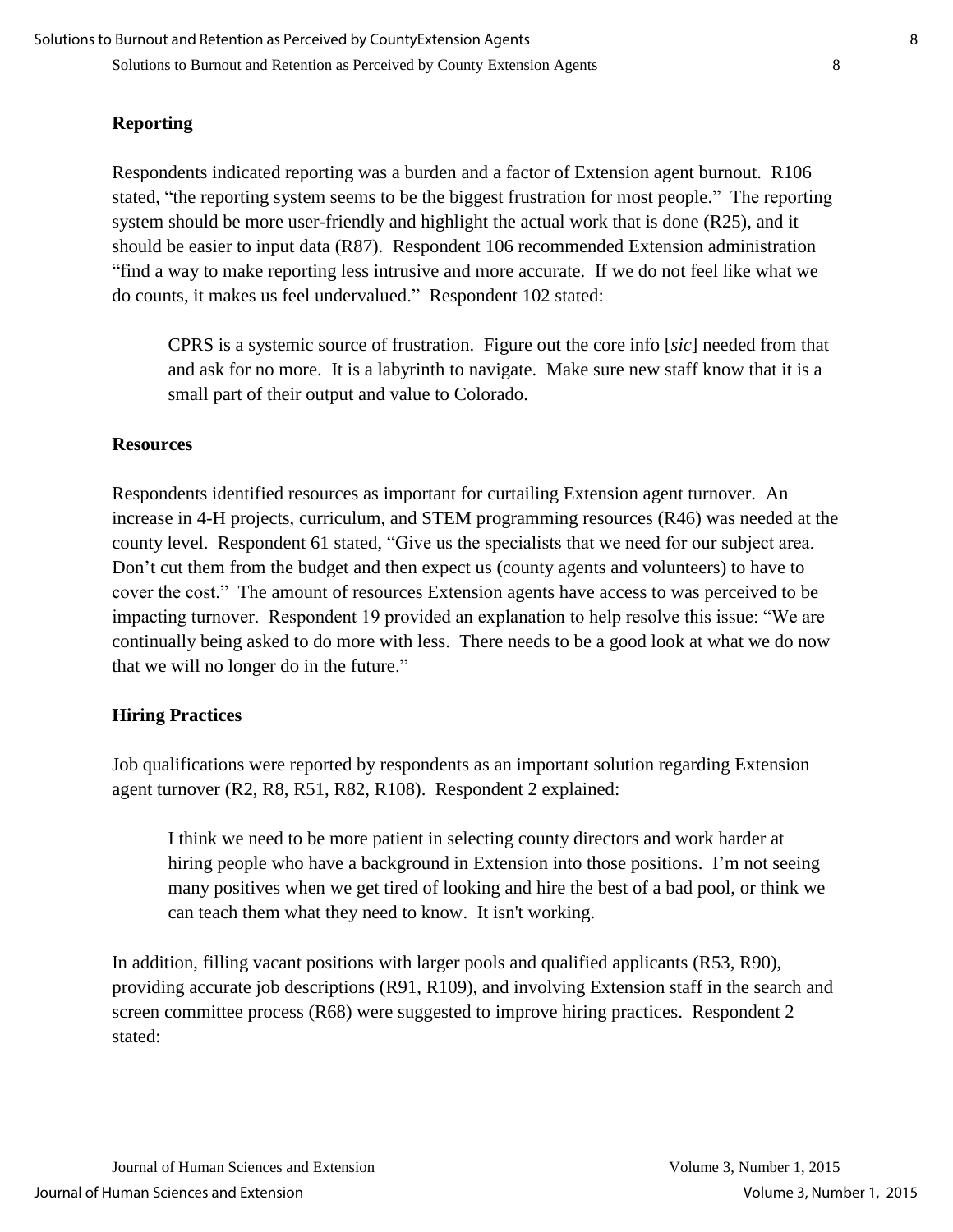I think working with county directors to make sure, especially when they have no background in Extension, what Colorado Extension expects in terms of agents' time is important. The message needs to come down from above that there is not an expectation for agents to be on call 24/7, and when we are off, let us have the time and not still be tied to work.

#### **Personnel and Staffing**

Personnel and staffing were identified by respondents as instrumental for Extension agents "to do a good job" (R98). An increase in staffing would alleviate the workload among Extension agents, especially in single-agent counties (R41, R62, R82), and R82 stated, "We need more staff badly, but it cannot be inexpensive, undereducated staff. We need more people with master's degrees and doctorates in the area that they will be teaching." The Extension organization must strive to find alternative funding sources (R52) and permanent funding sources (R46), and to hire more staff that are qualified and experienced (R82). Respondent 92 stated, "Funding for additional staff [is necessary] so that we don't kill the good agents that we have."

### **Recognition**

Recognition of Extension agents was reported by respondents as a factor for increasing retention (R70). Respondent 56 stated Extension should "recognize agents for their time, energy, and accomplishments more frequently and with things they can use." Recognition should focus on building morale (R96), be for doing good work (R97), and not for overworking (R24). Respondent 84 stated, "Just a simple thank you and job well done from regional and state staff would be enough." Alternative recognition other than Colorado awards should be provided (R20). Respondent 115 specified, "Agents should be recognized for their work and not just 'punished' all the time for their work."

#### **Evaluation of Administration and Specialists**

Respondents suggested modifying the evaluation process for Extension administration and specialists as a solution to Extension agent turnover. Respondent 47 stated, "Having more input into State Specialist performance evaluations might get them working with us, helping us be successful, instead of chasing their own tenure goals while ignoring our requests." Extension agents and staff should be able to provide input in the evaluation of Extension administrators, supervisors, directors, and specialists (R23, R74, R66).

#### **Organizational Support: Extension Agent Development**

Revising the onboarding (i.e., orientation) process was reported by respondents as an important solution regarding Extension agent turnover. Increased (R8, R33, R39, R41) and specific (R2)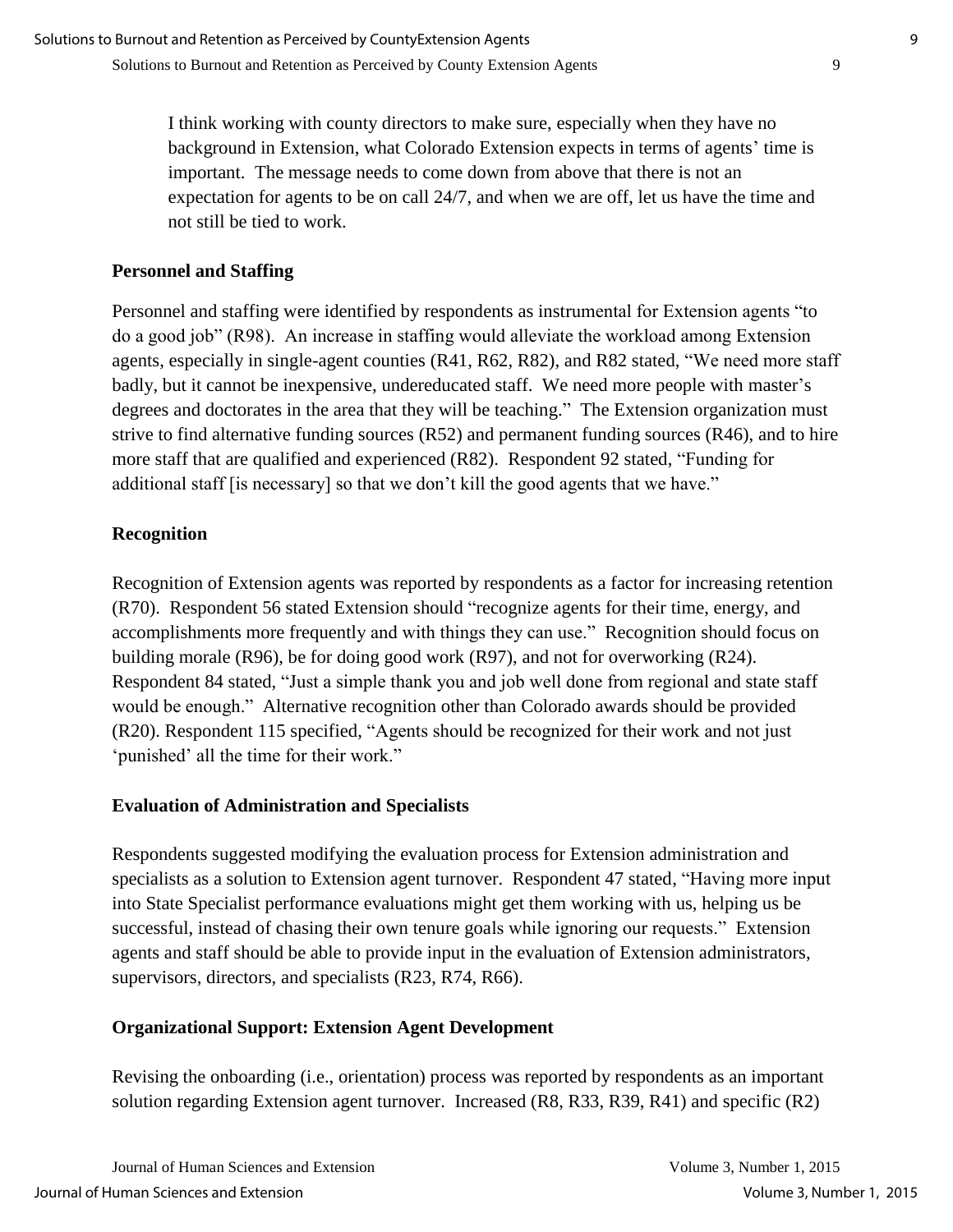new agent training was suggested by respondents. Respondent 60 reported, "New agents are basically left to the wolves with the direction they get at the moment. They are free to go program as they would like, but finding the need upon arriving is difficult and some direction would be helpful." New agents also experience the "sink or swim" (R102) phenomenon, and an orientation should occur immediately after being hired (R20).

Regarding mentoring, Respondent 16 stated that having "time to problem-solve with our mentors and other agents is never a waste of time." The current mentor system needs to be improved (R2), and mentor relationships should be better paired "based on skill and program" (R56), rather than personal preference.

Providing more professional development and training opportunities was cited as another solution to Extension agent burnout (R79). An increase in funds (R95), conducting meetings via distance (R61), and better scheduling for Extension agents (R50, R74) were also suggested by respondents. Areas of training needs were cited as well: volunteer management (R59), leadership development for county and district directors (R100), and conflict resolution (R59). Teaching skills were also cited as an important area for training: "We hire people with subject matter expertise/knowledge—and expect them to be good educators of people without any education training" (R110).

## **Organizational Support: Administration**

Increased support from Extension administration was reported as a solution to Extension agent turnover (R59, R85, R115). Respondents indicated a need for increased trustworthiness (R34), for clear leadership (R47), and for administration to take active interest in the county programs (R34). Respondents indicated shared governance and an increase in dialogue (R111) would be beneficial to Extension agents and the Extension organization. Respondent 66 acknowledged, "Helping agents feel they are a valued part of the system in decision-making is a very difficult thing to do."

Increased support from supervisors and directors was also reported as a solution to Extension agent turnover. Agents complained, "It is pretty obvious that a couple of directors are on a power trip" (R55) and "directors and Colorado campus Extension admin [*sic*] for the most part have very little concern for agents in the field" (R60). Supervisors and directors need to be more relational (R111), supportive (R105), and creative (R91) when interacting with county staff.

Administration, supervisors, and directors need to have a better understanding of the work Extension agents do. Respondent 82 shared the viewpoint, "The constant calls from our administrators to 'do more with less' has become a bad joke, and another example of how out of touch and insensitive they are," while Respondent 36 noted a need to "try to get campus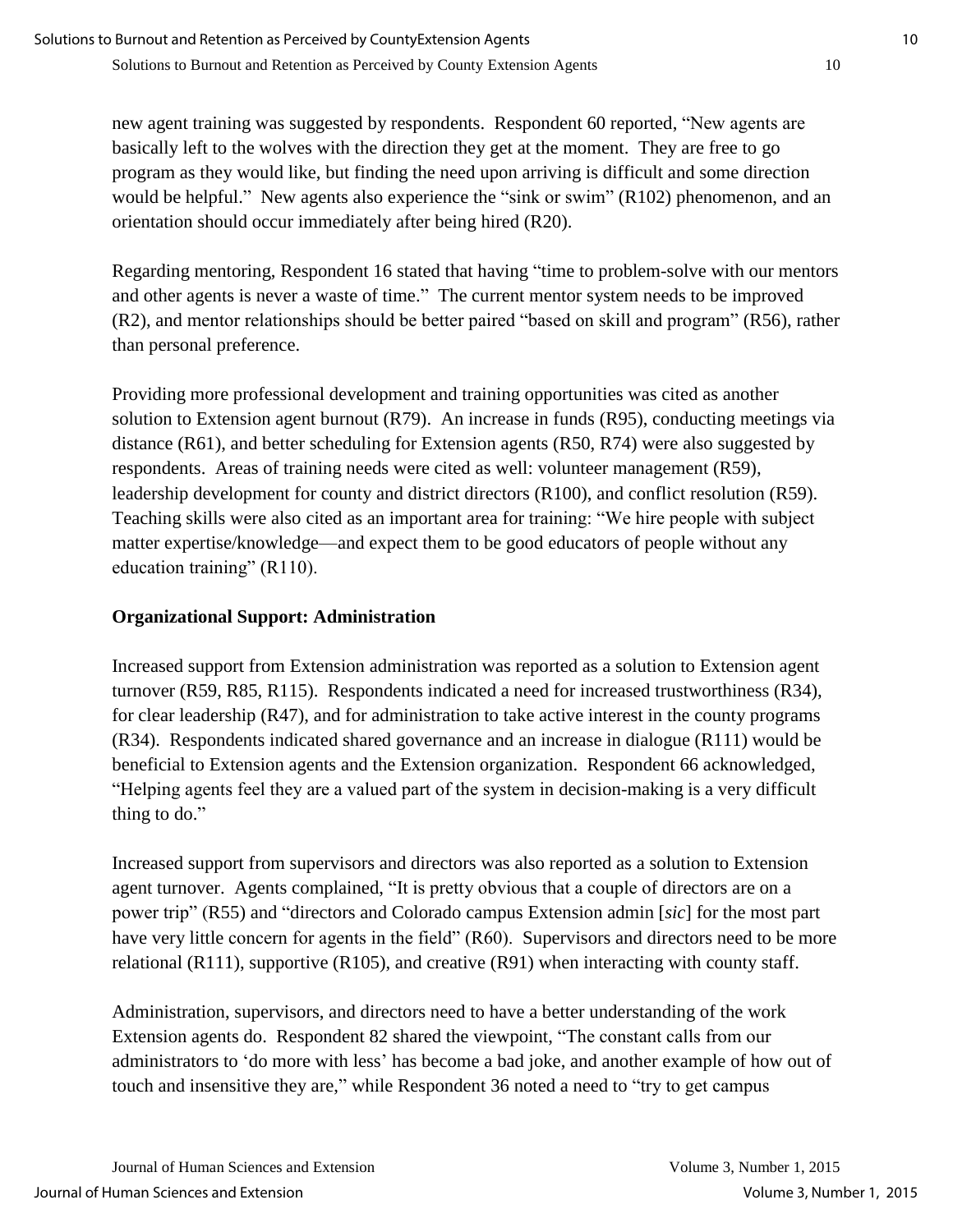[administrators] to understand life in the field." Furthermore, respondents explained that administrators, supervisors, and directors "are reluctant to admit there are burnout and morale issues" (R75). The depth of frustration was evidenced by Respondent 61, who simply said, "I don't feel that our Extension Directors have a clue."

#### **Organizational Support: Colleagues**

Collegial support was indicated by respondents as necessary to alleviate Extension agent turnover. The organization needs to increase support for collaboration and program sharing (R20). Motivation would increase if there were stronger relationships with campus departments and colleges (R47). Coping with the stresses of the job would be decreased with more support from peers and colleagues (R71). Respondent 2 stated:

New agents come on without any sort of life raft. In most offices, no one knows really what the person before did, because they are too busy doing their own job. That support and insight from other agents in other counties is critical.

### **Conclusions and Implications**

Respondents provided many observations, opinions, and solutions to reduce the current burnout and turnover of Colorado Extension agents. The key themes identified by respondents were (a) compensation, (b) hiring practices, (c) promotion and advancement within Extension, (d) organizational support regarding agent development, (e) organizational support regarding administration, (f) organizational support regarding colleagues, (g) reporting, (h) recognition, (i) resources, (j) personnel and staffing, (k) evaluation of administration and specialists, and (l) workload. It is important to note that the qualitative nature of the data provided means the conclusions are not intended to be generalized beyond the respondents; however, a concerted effort to provide a detailed account of the context and responses has been made to assist the reader in determining the transferability (Lincoln & Guba, 1985) of results to his or her own Extension context.

Solutions addressing both motivational and maintenance factors were offered. Maintenance solutions related to compensation (increased salaries, merit raises, and bonuses), decreased workload, hiring practices, personnel and staffing, resources, and internal promotion and advancement. Many motivational solutions to job satisfaction were identified by Extension agents, including organizational support (agent development, administration, and collegial), recognition, reporting, and the evaluation of administration and specialists.

Herzberg (1968) explained an organization must first focus its attention on its employees' maintenance factors in order to decrease turnover. Strong and Harder (2009) explained that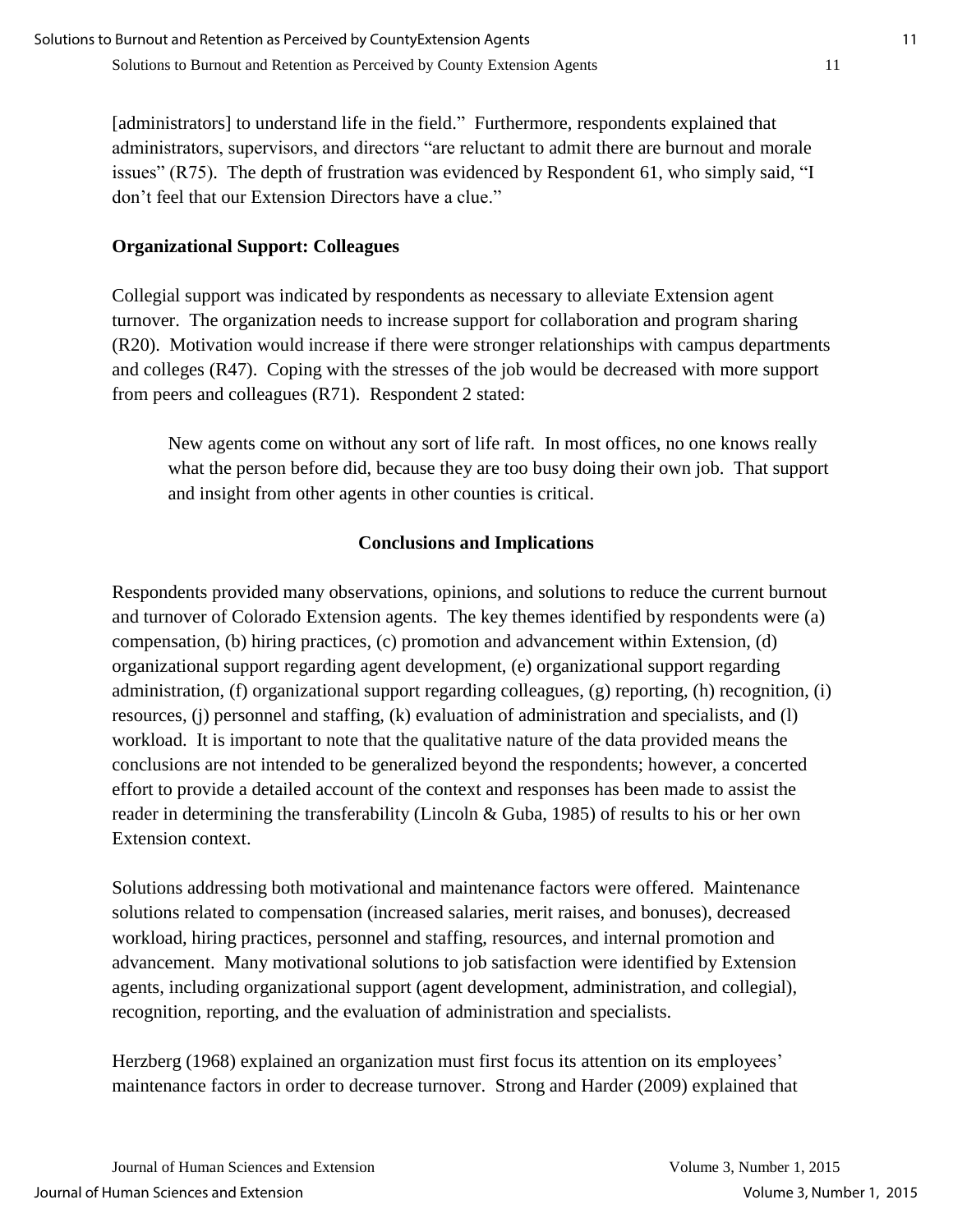satisfying maintenance factors would increase motivation for their job. Extension administrators should be concerned about agents leaving the organization due to unsatisfied maintenance and motivational factors.

Wage compaction and salary compression are important to the livelihood of Extension agents, and an increase in compensation would alleviate this maintenance factor. Increased compensation would be a financially burdensome solution to the organization. Though compensation enhancement would have a high financial cost to Colorado State University Extension, Extension agents leaving the organization due to turnover is also a financial burden to the organization (Chandler, 2005). According to Herzberg (1968), increasing compensation would decrease agent turnover. Internal promotion and advancement should be given careful attention by Extension administration. The cost of promotion and advancement would not have an increased financial cost to the organization; however, the most important aspects of filling a position are the qualifications and fit of the applicant in the applicant pool.

Decreasing workload and improving available resources could decrease the burnout of Colorado Extension agents. Agents currently work long hours and many nights and weekends with limited and decreasing resources. Improving the available resources, such as providing specialist support, program resources, and more staff, would decrease the workload of agents and may improve the quality of Extension programs. A major factor to Extension agent burnout is time away from friends and family (Bradley et al., 2012). Decreasing Extension agent workload would enable employees to pursue a healthier work/life balance.

Satisfying motivating factors increases job performance but does not decrease agent burnout and turnover (Herzberg, 1968). Satisfying the identified motivating factors could be more easily managed by Extension administration because they are less financially constraining than satisfying maintenance factors. Every function of business has an associated cost; however, satisfying motivating factors would require less of a financial burden than satisfying maintenance factors. The identified solutions to motivating factors require more attention from administrators, as well as administrators' time away from the office and into the field. Agent development, such as training for both new and seasoned agents, professional development, and more effective mentorship programs could be essential steps to decreasing burnout.

Extension professionals have access to professional associations to provide additional support for their programmatic areas. These associations offer professional development opportunities, mentoring, recognition, and awards for their members. Extension administration should continue to support these opportunities, as well as provide recognition and awards outside of the professional associations. Extension also needs to explore new and innovative methods to increase the professional development opportunities of its agents in order to increase the job satisfaction and retention of its employees. It must also be noted that the professional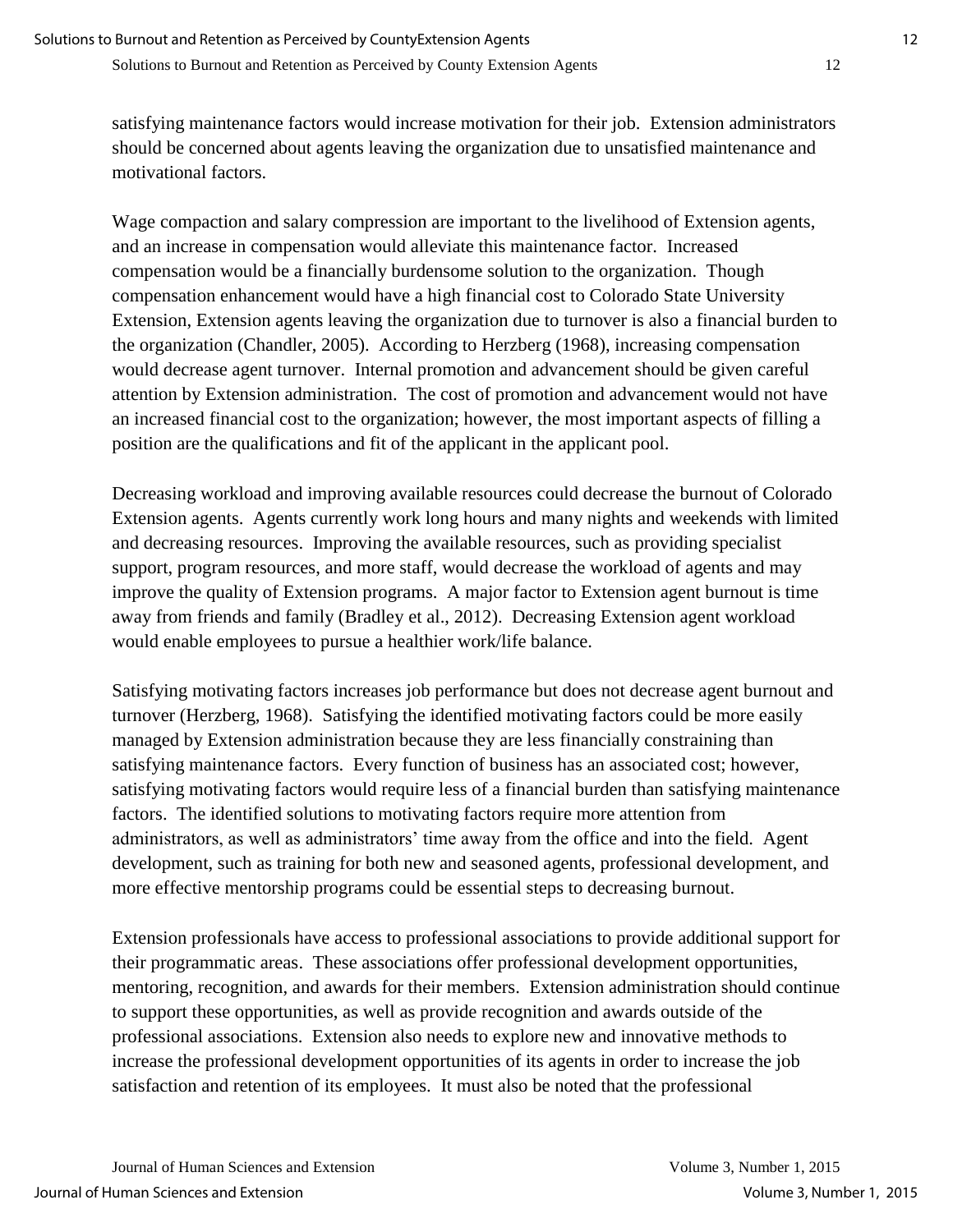associations in Colorado provided the impetus for this study to be conducted by providing input to Extension administration, which was then acted upon.

Colorado Extension agents identified the evaluation of administration and specialists as a motivating factor solution. Accountability is an important and highly regarded attribute of Cooperative Extension, both at the state and county levels of Extension personnel. Agents expect their administrators to understand life in the field and to know the issues in the counties.

A limitation of the study is that county-level Extension agents and program assistants were the only personnel included in the population. Input from state-level and regional Extension administrators was not gathered, limiting the perspectives provided.

#### **Recommendations**

Extension administration should continually strive to offer support to Extension agents. Extension administration should be visible in the counties. Administrators can increase their visibility by attending programs and events, as well as conducting needs assessments of county Extension agents. This study was conducted because of the action of Extension administration in Colorado and is a positive indicator of their commitment to addressing retention issues. Extension administration and Extension agents are also to be commended for the creation of agent action teams to help drive solutions to the issues identified in this study. Examples include teams created and empowered to improve the reporting system and the new staff orientation process. These actions were implemented shortly after results of the study were made public.

Maintenance factors are the most important factors and directly impact the turnover of employees (Herzberg, 1968). Securing and stabilizing the financial assets of the Colorado Extension organization is extremely important in today's uncertain economic fluctuations. A single departing Extension agent can cost the organization significant money. Reducing agent turnover and burnout will improve the organization financially, which will increase the financial resources available to support current agents. The Colorado Extension Service must make compensation a high priority in order to increase the retention rate of Extension agents in Colorado. Providing promotional and advancement opportunities, increasing staffing and resources, improving hiring practices, and decreasing workload will provide a better work environment and improve the retention and burnout of Extension agents.

Increased membership, participation, and encouragement in professional associations can decrease stress and increase collegial support. Additional opportunities for collaboration and partnerships would also provide additional support among colleagues, and the current mentor system should be evaluated or restructured to provide ample collegial support for new agents.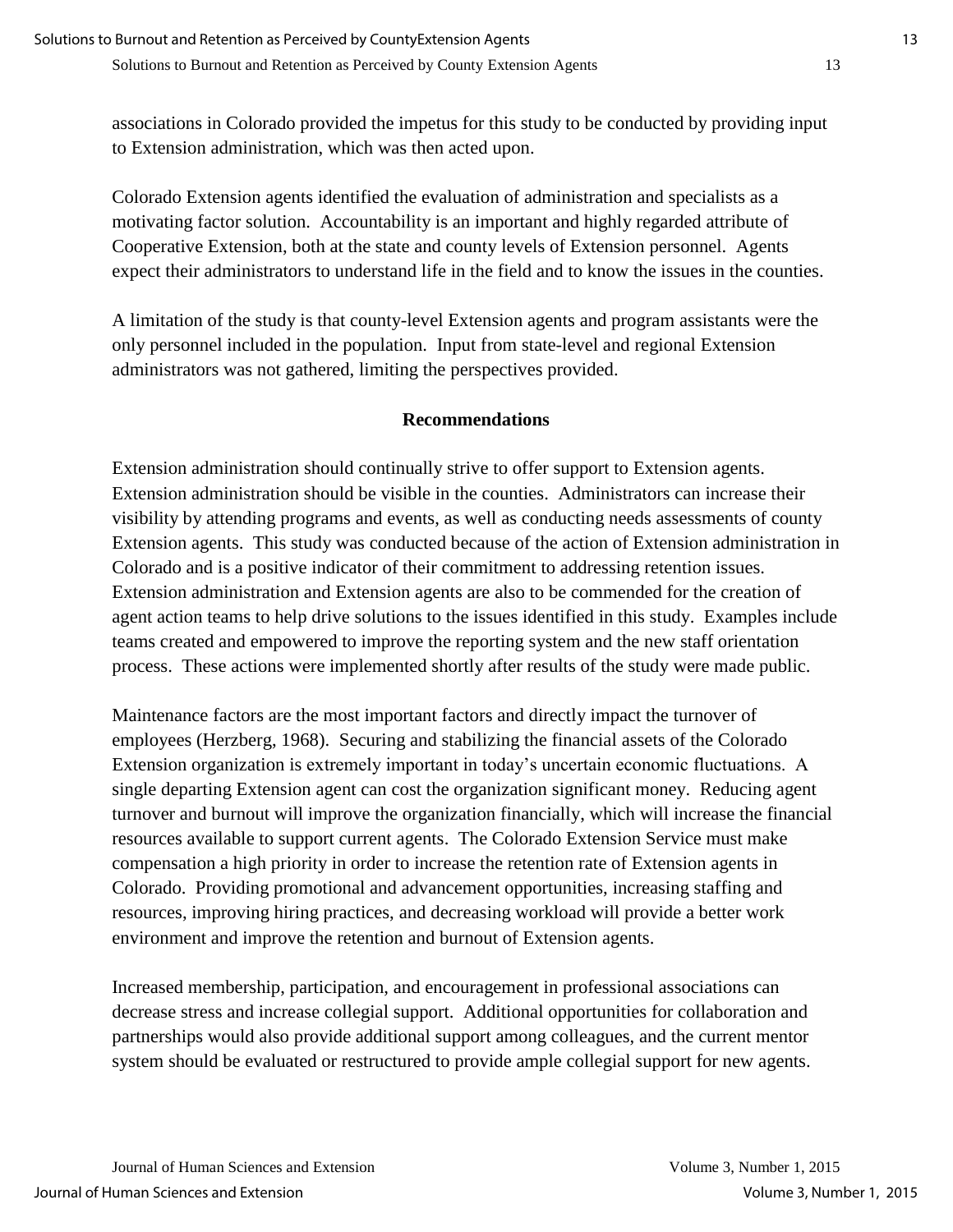An evaluation of administration and specialists should be established. This would increase the accountability of administration and specialists to Colorado Extension agents.

Future research should examine the potential costs and benefits of implementing specific solutions proposed by agents in this study. An economic analysis can help Extension determine which solutions offer the highest return on investment, thus helping the organization allocate limited resources in the most efficient manner. The widespread prevalence of burnout throughout all Extension systems—not just in Colorado—also indicates there would be value in replicating this study elsewhere and using those results to conduct a broader-scale quantitative study that would allow for generalization across a larger population. Such efforts may help Extension overcome its long struggle retaining high-quality personnel.

#### **References**

- Arnold, S. K. (2007). *Career decisions of Florida agricultural Extension agents.* Dissertation Abstracts International, *68*(9). (UMI No. 3281495)
- Benge, M., Harder, A., & Carter, H. (2011). Necessary pre-entry competencies as perceived by Florida Extension agents. *Journal of Extension, 49*(5), Article 5FEA2. Retrieved from http://www.joe.org/joe/2011october/a2.php
- Bradley, L., Driscoll, E., & Bardon, R. (2012). Removing the tension from Extension. *Journal of Extension, 50*(2), Article 2TOT1. Retrieved from http://www.joe.org/joe/2012april/tt1.php
- Chandler, G. D. (2005). Organizational and individual factors related to retention of county Extension agents employed by Texas Cooperative Extension. *Dissertation Abstracts International, 65*(12), 4432A. (UMI No. 3157047)
- Dillman, D. A., Smyth, J. D., & Christian, L. M. (2009). *Internet, mail, and mixed-mode surveys: The tailored design method* (3rd ed.). Hoboken, NJ: John Wiley & Sons.
- Doerfert, D. L. (Ed.). (2011). *National research agenda: American Association for Agricultural Education's research priority areas for 2011*–*2015*. Lubbock, TX: Department of Agricultural Education and Communications, Texas Tech University.
- Ensle, K. M. (2005). Burnout: How does Extension balance job and family? *Journal of Extension*, *43*(3), Article 3FEA5. Retrieved from http://www.joe.org/joe/2005june/a5.php
- Extension Committee on Organization and Policy's Leadership Advisory Council. (2005). *2005 report*. Washington, DC: National Association of State Universities and Land-Grant Colleges.
- Friedman, D., Galinsky, E., & Plowden, V. (1992) *Parental leave and productivity: Current research*. New York, NY: Family and Work Institute.
- Hackman, J. R., & Oldham, G. R. (1976). Motivation through the design of work: Test of a theory. *Organizational Behavior and Human Performance, 16*(2), 250–279. doi:10.1016/0030-5073(76)90016-7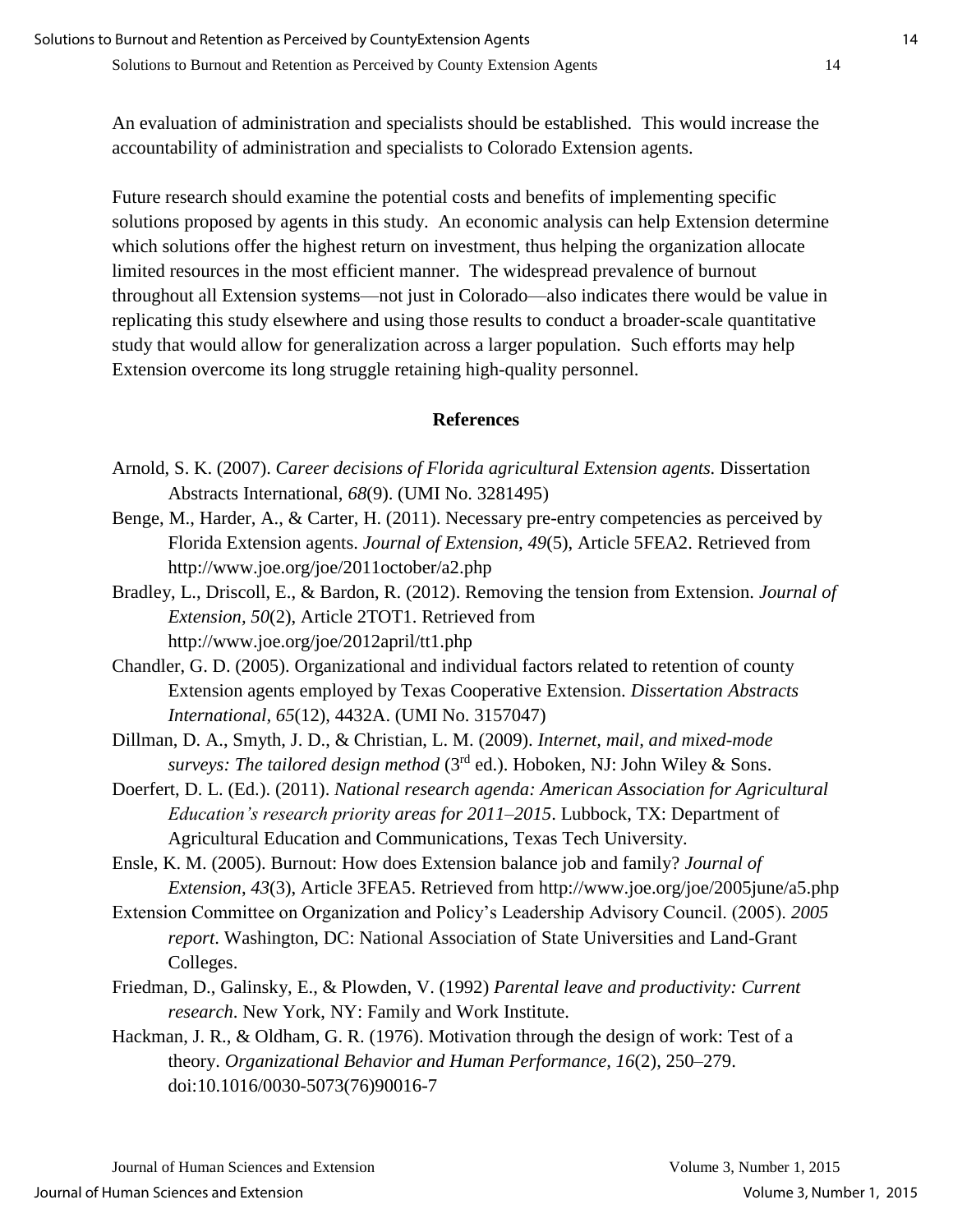Herzberg, F. (1968). *Work and the nature of man*. London, UK: Crosby.

- Herzberg, F., Mausner, B., & Synderman, B. B. (1959). *The motivation to work*. New York, NY: John Wiley & Sons.
- Kammeyer-Mueller, J. D., & Wanberg, C. R. (2003). Unwrapping the organizational entry process: Disentangling multiple antecedents and their pathways to adjustment. *Journal of Applied Psychology, 88*(5), 779–794. doi:10.1037/0021-9010.88.5.779

Kutilek, L. M. (2000). Learning from those who leave. *Journal of Extension, 38*(3), Article 3IAW2. Retrieved from http://www.joe.org/joe/2000june/iw2.php

- Kutilek, L. M, Conklin, N. L., & Gunderson, G. (2002a). Investing in the future: Addressing work/life issues of employees. *Journal of Extension, 40*(1), Article 1FEA6. Retrieved from http://www.joe.org/joe/2002february/a6.php
- Kutilek, L. M., Gunderson, G. J., & Conklin, N. L. (2002b). A systems approach: Maximizing individual career potential and organizational success. *Journal of Extension, 40*(2), Article 2FEA1. Retrieved from http://www.joe.org/joe/2002april/a1.php
- Lincoln, Y. S., & Guba, E. G. (1985). *Naturalistic inquiry*. Newbury Park, CA: Sage Publications.
- Merriam, S. B. (1998). *Qualitative research and case study applications in education*. San Francisco, CA: Jossey-Bass.
- Moore, D. L., & Tarnai, J. (2002). Evaluating nonresponse error in mail surveys. In R. M. Groves, D. A. Dillman, J. L. Eltinge, & R. J. A. Little, (Eds.), *Survey nonresponse* (pp. 197–212). New York, NY: Wiley-Interscience.
- Peters, C. L., Zvonkovic, A. M., & Bowman, S. (2008). Job travel and work experiences of women employed in the Cooperative Extension Service. *Journal of Extension, 46*(4), Article 4FEA4. Retrieved from http://www.joe.org/joe/2008august/a4p.shtml
- Rasmussen, W. D. (1989). *Taking the university to the people: Seventy-five years of Cooperative Extension*. Ames, IA: Iowa State University Press.
- Riggs, K., & Beus, K. M. (1993). Job satisfaction in Extension. *Journal of Extension, 31*(2), Article 2FEA5. Retrieved from http://www.joe.org/joe/1993summer/a5.php
- Seevers, B., & Graham, D. (2012). *Education through cooperative extension*. (3<sup>rd</sup> ed.). Fayetteville, AR: University of Arkansas.
- Shenton, A. K. (2004). Strategies for ensuring trustworthiness in qualitative research projects. *Education and Information, 22*(2). Retrieved from http://www.crec.co.uk/docs/Trustworthypaper.pdf
- Strong, R., & Harder, A. (2009). Implications of maintenance and motivation factors on Extension agent turnover. *Journal of Extension, 47*(1), Article 1FEA2. Retrieved from http://www.joe.org/joe/2009february/a2.php
- Young, J. A., Stone, J., Aliaga, O., & Shuck, B. (2013). Job embeddedness theory: Can it help explain employee retention among Extension agents? *Journal of Extension 51*(4), Article 4FEA7. Retrieved from http://www.joe.org/joe/2013august/a7.php